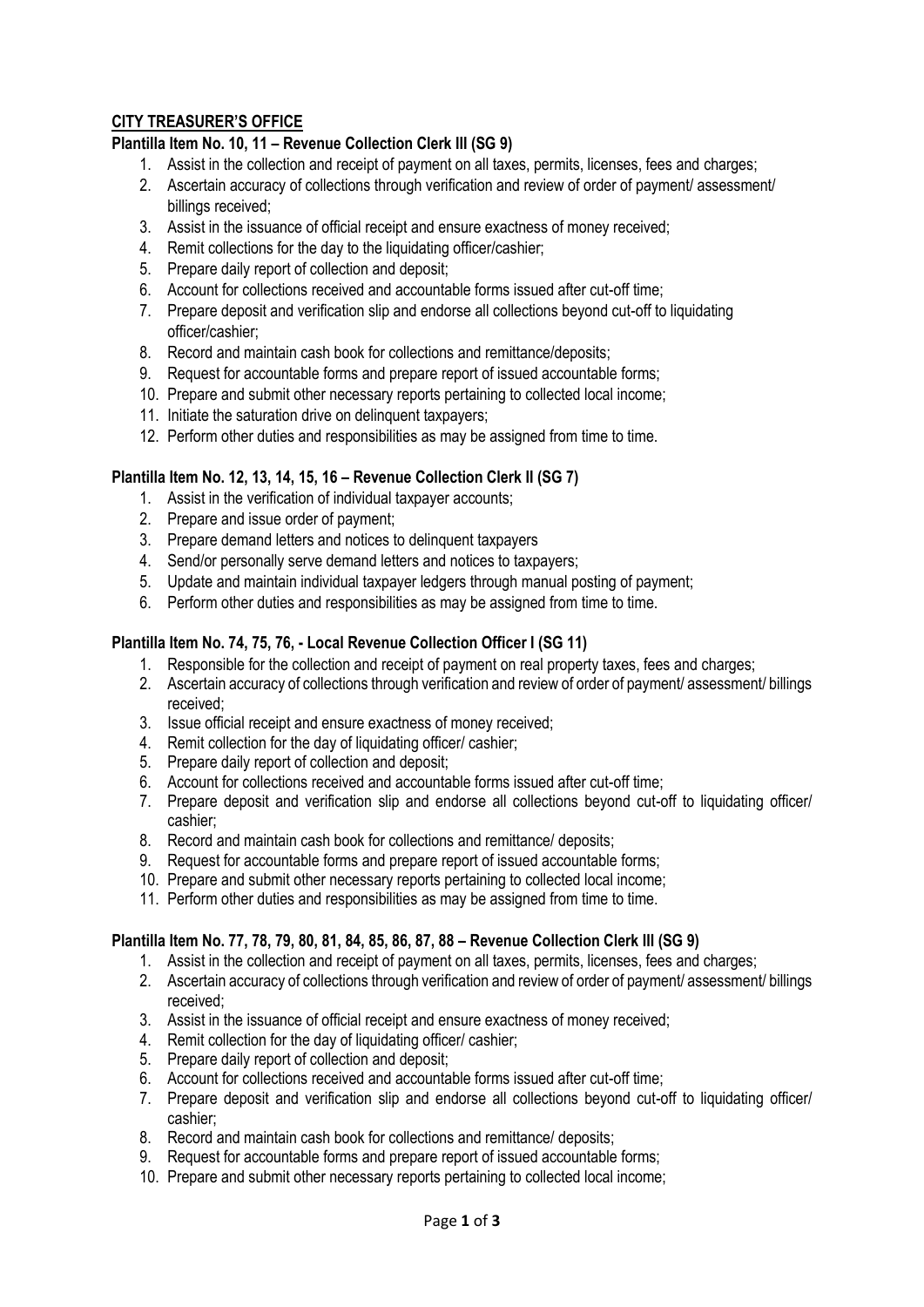11. Perform other duties and responsibilities as may be assigned from time to time.

## **Plantilla Item No. 33, 35, 36 – Revenue Collection Clerk II (SG 7)**

- 1. Assist in the verification of individual taxpayer accounts;
- 2. Prepare and issue order of payment;
- 3. Prepare demand letters and notices to delinquent taxpayers
- 4. Send/or personally serve demand letters and notices to taxpayers;
- 5. Update and maintain individual taxpayer ledgers through manual posting of payment;
- 6. Perform other duties and responsibilities as may be assigned from time to time.

## **Plantilla Item No. 45 – Local Treasury Operations Officer I (SG 11)**

- 1. Establish and maintain effective treasury internal control system;
- 2. Conduct regular treasury office internal audit;
- 3. Monitor treasury cashbooks, records and reports compliance;
- 4. Prepare and implement audit plan for treasury internal operation;
- 5. Prepare and implement audit plan for the regular examination of taxpayer books of accounts;
- 6. Handle re-assessment of business taxes to ensure accurate collection of taxes;
- 7. Perform other duties and responsibilities as may be assigned from time to time.

## **Plantilla Item No. 82 – Administrative Assistant III (Senior Bookkeeper) (SG 9)**

- 1. Record, classify and summarize daily real property tax collection;
- 2. Prepare Summary Report of Daily Issued RPT receipts;
- 3. Check remitted RPT receipts and classifies as per RPT account;
- 4. Prepare monthly & quarterly RPT report for submission to the BLGF-DOF;
- 5. Prepare report on Deferred RPT collection;
- 6. Over-all coordinator of the committee on the establishment of records of Real Property Taxpayers;
- 7. Prepare list of Top Taxpayers on RPT;
- 8. Maintain complete filing system to support financial records;
- 9. Perform other duties and responsibilities as may be assigned from time to time.

## **Plantilla Item No. 83, 67 – Administrative Assistant III (Senior Bookkeeper) (SG 9)**

- 1. Assist in the review of vouchers and disbursement documentations;
- 2. Receive check and record disbursement vouchers for check preparation;
- 3. Process checks for approval of authorized signatories;
- 4. Encode vouchers and checks for cashbook preparation;
- 5. Maintain cash disbursement book per fund;
- 6. Prepare and generate needed disbursement reports;
- 7. Maintain records of expenditures per office per fund;
- 8. Prepare Report of Expenditures per office;
- 9. Assist in the reconciliation of funds per bank transactions;
- 10. Perform other duties and responsibilities as may be assigned from time to time.

## **Plantilla Item No. 48 – Administrative Aide VI (Clerk III) (SG 6)**

- 1. Serve as Supplies and Accountable Form (AF) Custodian;
- 2. Maintain accountable forms balances ledger per accountable officers;
- 3. Maintain office supplies and property ledgers;
- 4. Record all receipts and issuances;
- 5. Perform other duties and responsibilities as may be assigned from time to time.

## **Plantilla Item No. 47, 66 – Administrative Assistant II (Accounting Clerk III) (SG 8)**

- 1. Assist in the implementation of audit plan;
- 2. Assist in the conduct of regular examination of taxpayer books of accounts;
- 3. Assist in the checking and monitoring of business tax re-assessments;